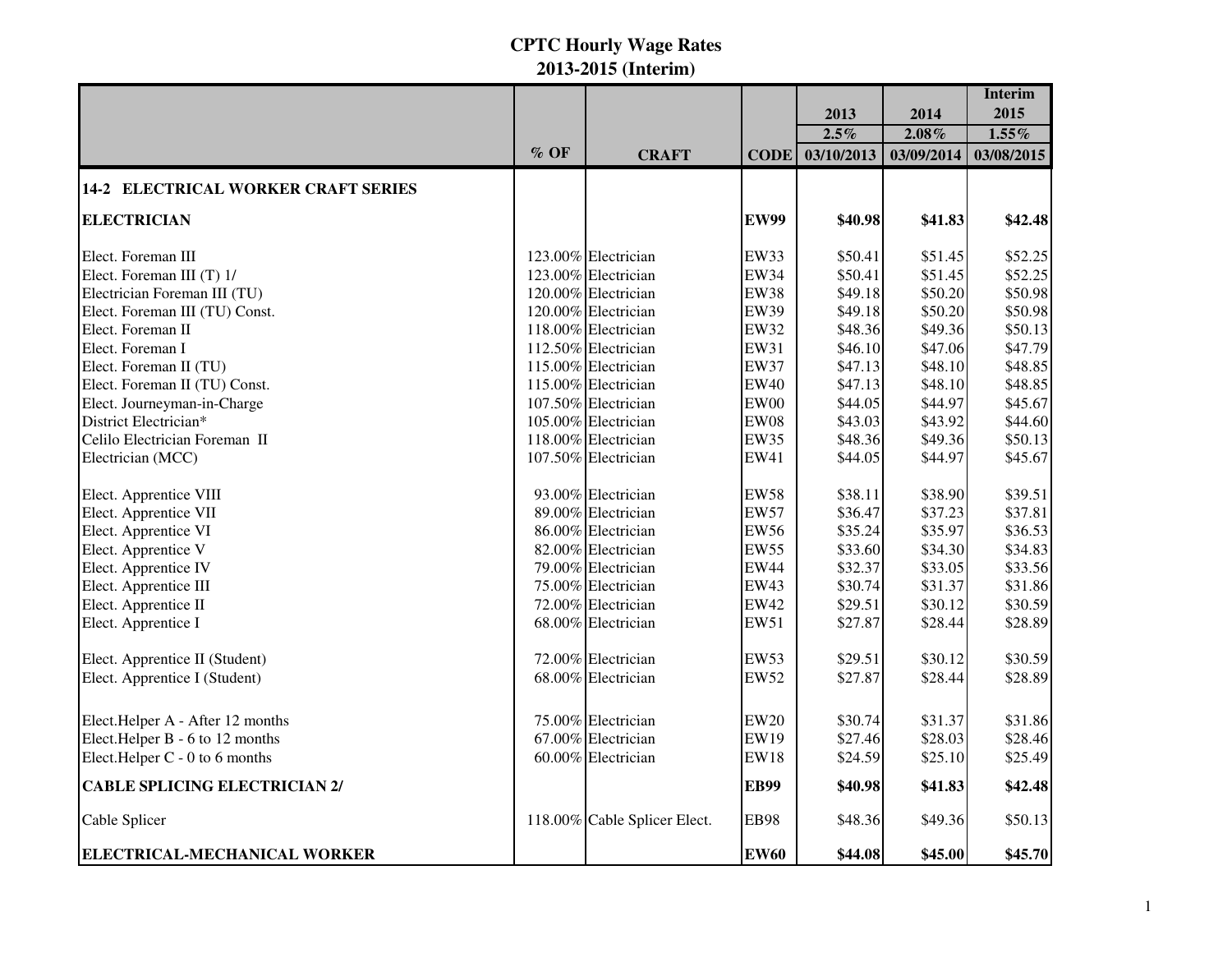|                                                 |        |                             |             |            |            | <b>Interim</b> |
|-------------------------------------------------|--------|-----------------------------|-------------|------------|------------|----------------|
|                                                 |        |                             |             | 2013       | 2014       | 2015           |
|                                                 |        |                             |             | $2.5\%$    | $2.08\%$   | $1.55\%$       |
|                                                 | $%$ OF | <b>CRAFT</b>                | <b>CODE</b> | 03/10/2013 | 03/09/2014 | 03/08/2015     |
| <b>ELECTRICAL RIGGER</b>                        |        |                             | <b>ER99</b> | \$40.98    | \$41.83    | \$42.48        |
| Rigger Foreman III                              |        | 123.00% Electrical Rigger   | <b>ER33</b> | \$50.41    | \$51.45    | \$52.25        |
| Rigger Foreman III (TU)                         |        | 120.00% Electrical Rigger   | <b>ER35</b> | \$49.18    | \$50.20    | \$50.98        |
| Rigger Foreman II                               |        | 118.00% Electrical Rigger   | <b>ER32</b> | \$48.36    | \$49.36    | \$50.13        |
| Rigger Foreman II (TU)                          |        | 115.00% Electrical Rigger   | <b>ER34</b> | \$47.13    | \$48.10    | \$48.85        |
| Rigger Foreman I                                |        | 112.50% Electrical Rigger   | <b>ER31</b> | \$46.10    | \$47.06    | \$47.79        |
| Rigger Journeyman-in-Charge                     |        | 107.50% Electrical Rigger   | <b>ER00</b> | \$44.05    | \$44.97    | \$45.67        |
| Rigger Helper A - After 12 months               |        | 75.00% Electrical Rigger    | <b>ER20</b> | \$30.74    | \$31.37    | \$31.86        |
| Rigger Helper B - 6 to 12 months                |        | 67.00% Electrical Rigger    | <b>ER19</b> | \$27.46    | \$28.03    | \$28.46        |
| Rigger Helper C - 0 to 6 months                 |        | 60.00% Electrical Rigger    | <b>ER18</b> | \$24.59    | \$25.10    | \$25.49        |
| <b>Electrical Rigger Apprentice VI</b>          |        | 93.00% Electrical Rigger    | <b>ER56</b> | \$38.11    | \$38.90    | \$39.51        |
| Electrical Rigger Apprentice V                  |        | 86.00% Electrical Rigger    | <b>ER55</b> | \$35.24    | \$35.97    | \$36.53        |
| <b>Electrical Rigger Apprentice IV</b>          |        | 80.00% Electrical Rigger    | <b>ER44</b> | \$32.78    | \$33.46    | \$33.98        |
| <b>Electrical Rigger Apprentice III</b>         |        | 76.00% Electrical Rigger    | <b>ER43</b> | \$31.14    | \$31.79    | \$32.28        |
| Electrical Rigger Apprentice II                 |        | 72.00% Electrical Rigger    | <b>ER42</b> | \$29.51    | \$30.12    | \$30.59        |
| <b>Electrical Rigger Apprentice I</b>           |        | 68.00% Electrical Rigger    | <b>ER51</b> | \$27.87    | \$28.44    | \$28.89        |
| <b>LINEMAN</b>                                  |        |                             | <b>EL99</b> | \$40.98    | \$41.83    | \$42.48        |
| Lineman Foreman III                             |        | 123.00% Lineman             | EL33        | \$50.41    | \$51.45    | \$52.25        |
| Lineman Foreman III (TU)                        |        | 120.00% Lineman             | <b>EL35</b> | \$49.18    | \$50.20    | \$50.98        |
| Lineman Foreman III (Live Line)                 |        | 123.00% Lineman             | <b>EL37</b> | \$50.41    | \$51.45    | \$52.25        |
| Lineman Foreman II                              |        | 118.00% Lineman             | <b>EL32</b> | \$48.36    | \$49.36    | \$50.13        |
| Lineman Foreman II (TU)                         |        | 115.00% Lineman             | <b>EL34</b> | \$47.13    | \$48.10    | \$48.85        |
| Lineman Foreman I                               |        | 112.50% Lineman             | <b>EL31</b> | \$46.10    | \$47.06    | \$47.79        |
| Lineman Foreman I (Live line)                   |        | 112.50% Lineman             | EL38        | \$46.10    | \$47.06    | \$47.79        |
| Aircraft Patrol Observer                        |        | 109.00% Lineman             | EL11        | \$44.67    | \$45.59    | \$46.30        |
| Lineman Journeyman-in-Charge                    |        | 107.50% Lineman             | EL00        | \$44.05    | \$44.97    | \$45.67        |
| <b>District Lineman</b>                         |        | 105.00% Lineman             | <b>EL98</b> | \$43.03    | \$43.92    | \$44.60        |
| Lineman with BH premium                         |        | 115.00% Lineman             | EL02        | \$47.13    | \$48.10    | \$48.85        |
| Lineman Foreman III (Live-Line) with BH Premium |        | 115.00% Lineman FM III (LL) | EL04        | \$57.97    | \$59.17    | \$60.09        |
| Lineman Foreman III (TU) with BH Premium        |        | 115.00% Lineman FM III (TU) | EL07        | \$56.56    | \$57.73    | \$58.63        |
| Lineman Foreman II (TU) with BH Premium         |        | 115.00% Lineman FM II (TU)  | EL06        | \$54.20    | \$55.32    | \$56.18        |
| Lineman Foreman I with BH Premium               |        | 115.00% Lineman FM I (LL)   | EL03        | \$53.02    | \$54.12    | \$54.96        |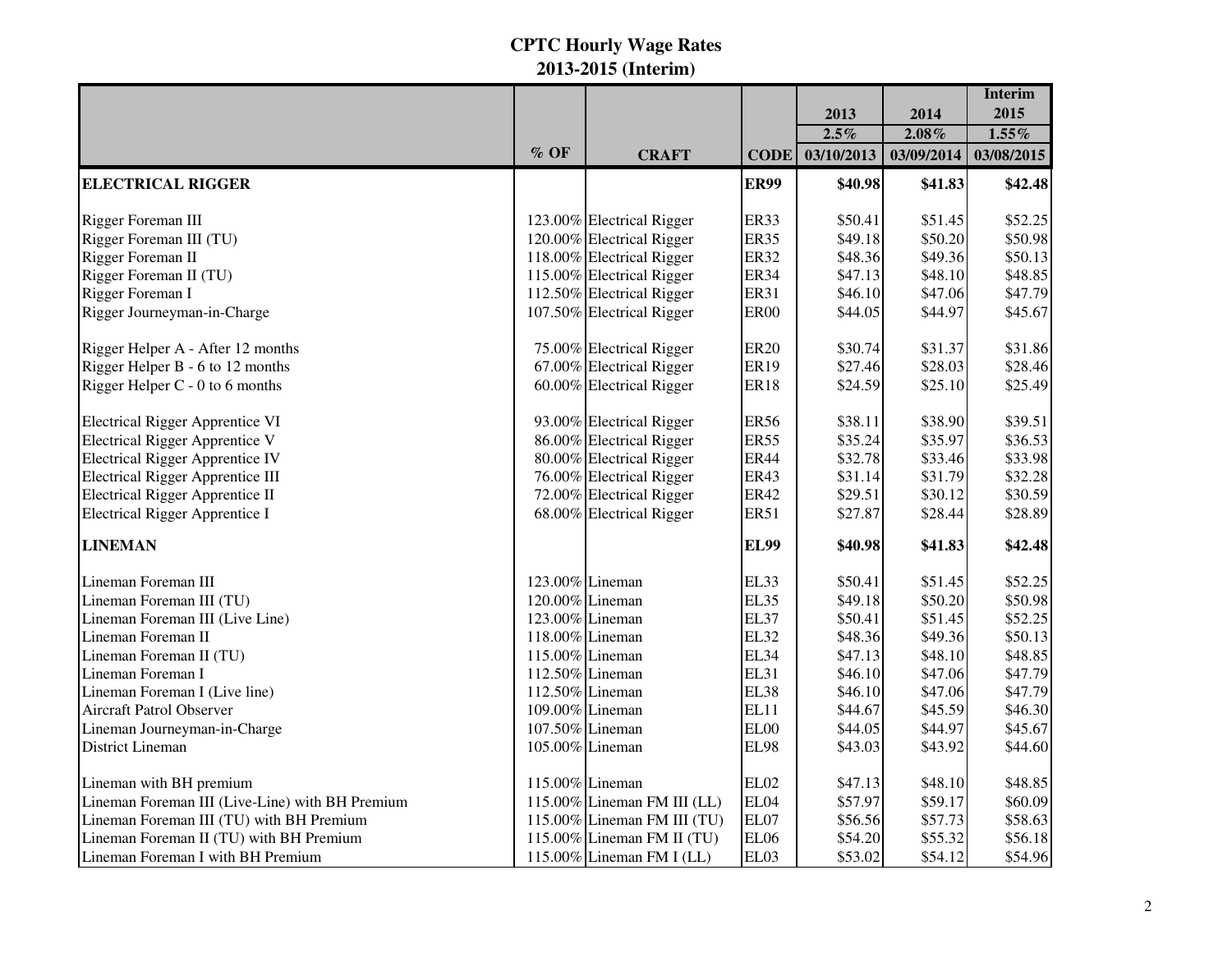|                                           |        |                                     |             |            |            | <b>Interim</b> |
|-------------------------------------------|--------|-------------------------------------|-------------|------------|------------|----------------|
|                                           |        |                                     |             | 2013       | 2014       | 2015           |
|                                           |        |                                     |             | $2.5\%$    | 2.08%      | $1.55\%$       |
|                                           | $%$ OF | <b>CRAFT</b>                        | <b>CODE</b> | 03/10/2013 | 03/09/2014 | 03/08/2015     |
|                                           |        |                                     |             |            |            |                |
| Lineman Apprentice VIII                   |        | 93.00% Lineman                      | <b>EL27</b> | \$38.11    | \$38.90    | \$39.51        |
| Lineman Apprentice VII                    |        | 89.00% Lineman                      | <b>EL26</b> | \$36.47    | \$37.23    | \$37.81        |
| Lineman Apprentice VI                     |        | 86.00% Lineman                      | <b>EL25</b> | \$35.24    | \$35.97    | \$36.53        |
| Lineman Apprentice V                      |        | 82.00% Lineman                      | <b>EL24</b> | \$33.60    | \$34.30    | \$34.83        |
| Lineman Apprentice IV                     |        | 79.00% Lineman                      | <b>EL23</b> | \$32.37    | \$33.05    | \$33.56        |
| Lineman Apprentice III                    |        | 75.00% Lineman                      | <b>EL22</b> | \$30.74    | \$31.37    | \$31.86        |
| Lineman Apprentice II                     |        | 72.00% Lineman                      | <b>EL21</b> | \$29.51    | \$30.12    | \$30.59        |
| Lineman Apprentice I                      |        | 68.00% Lineman                      | <b>EL20</b> | \$27.87    | \$28.44    | \$28.89        |
| Lineman Apprentice II (Student)           |        | 72.00% Lineman                      | <b>EL29</b> | \$29.51    | \$30.12    | \$30.59        |
| Lineman Apprentice I (Student)            |        | 68.00% Lineman                      | <b>EL28</b> | \$27.87    | \$28.44    | \$28.89        |
| Line Equipment Operator A                 |        | 90.00% Lineman                      | EL09        | \$36.88    | \$37.65    | \$38.23        |
| Line Equipment Operator A with BH Premium |        | 115.00% Line Equip. Operator        | EL01        | \$42.41    | \$43.30    | \$43.96        |
| Groundman A - After 12 months             |        | 75.00% Lineman                      | <b>EG99</b> | \$30.74    | \$31.37    | \$31.86        |
| Groundman B - 6 to 12 months              |        | 67.00% Lineman                      | <b>EG19</b> | \$27.46    | \$28.03    | \$28.46        |
| Groundman C - 0 - 6 months                |        | 60.00% Lineman                      | <b>EG18</b> | \$24.59    | \$25.10    | \$25.49        |
| <b>SYSTEM DISPATCHER 3/</b>               |        |                                     | EJ99        | \$53.72    | \$54.84    | \$55.69        |
| SYSTEM DISPATCHER(OUTAGE)                 |        | 110.00% System Dispatcher           | <b>EJ89</b> | \$59.09    | \$60.32    | \$61.26        |
| Senior System Dispatcher, Relief          |        | 105.00% Sen. System Dispatcher EJ94 |             | \$67.13    | \$68.52    | \$69.58        |
| Senior System Dispatcher                  |        | 119.00% System Dispatcher           | EJ95        | \$63.93    | \$65.26    | \$66.27        |
| Senior System Dispatcher (Outage)         |        | 119.00% System Dispatcher           | EJ85        | \$63.93    | \$65.26    | \$66.27        |
| Generation Dispatcher, Relief             |        | 105.00% Generation Dispatcher       | EJ96        | \$62.61    | \$63.91    | \$64.91        |
| <b>Generation Dispatcher</b>              |        | 111.00% System Dispatcher           | EJ97        | \$59.63    | \$60.87    | \$61.82        |
| System Dispatcher, Relief                 |        | 105.00% System Dispatcher           | EJ98        | \$56.41    | \$57.58    | \$58.47        |
| Assistant Dispatcher I, Relief            |        | 95.00% System Dispatcher            | EJ12        | \$51.03    | \$52.10    | \$52.91        |
| Assistant Dispatcher II, Relief           |        | 100.00% System Dispatcher           | EJ14        | \$53.72    | \$54.84    | \$55.69        |
| Assistant Dispatcher (I)                  |        | 90.00% System Dispatcher            | EJ10        | \$48.35    | \$49.36    | \$50.12        |
| Assistant Dispatcher (II)                 |        | 95.00% System Dispatcher            | EJ13        | \$51.03    | \$52.10    | \$52.91        |
| Assistant Dispatcher Trainee              |        | 87.50% System Dispatcher            | <b>EJ08</b> | \$47.01    | \$47.99    | \$48.73        |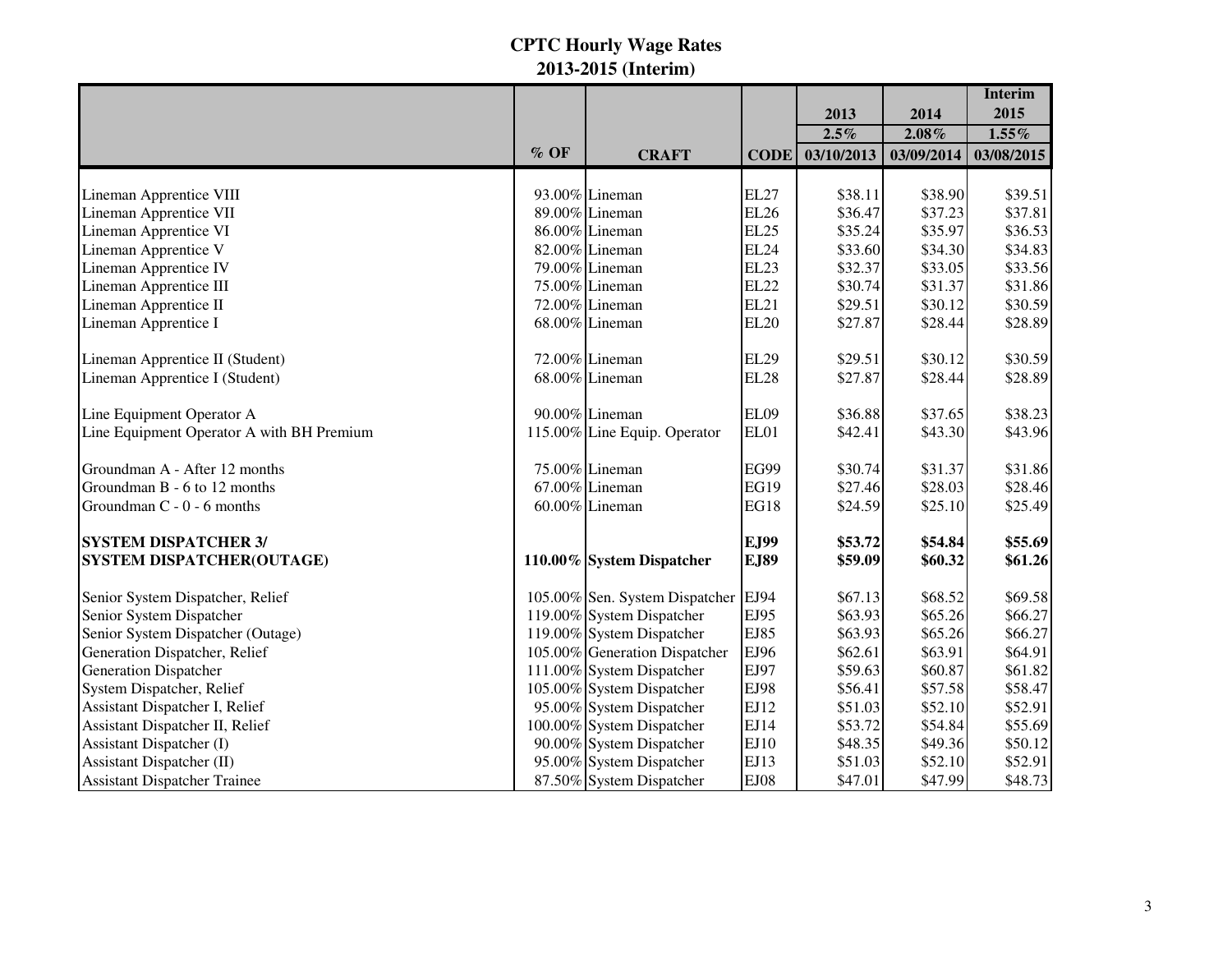|                                                     |      |                       |             |            |            | <b>Interim</b> |
|-----------------------------------------------------|------|-----------------------|-------------|------------|------------|----------------|
|                                                     |      |                       |             | 2013       | 2014       | 2015           |
|                                                     |      |                       |             | $2.5\%$    | $2.08\%$   | $1.55\%$       |
|                                                     | % OF | <b>CRAFT</b>          | <b>CODE</b> | 03/10/2013 | 03/09/2014 | 03/08/2015     |
| <b>SUBSTATION OPERATOR</b>                          |      |                       | <b>ES99</b> | \$40.98    | \$41.83    | \$42.48        |
| <b>Chief Substation Operator III</b>                |      | 123.00% Sub. Operator | <b>ES94</b> | \$50.41    | \$51.45    | \$52.25        |
| Senior DC Substation Operator (Relief)              |      | 117.50% Sub. Operator | <b>ES93</b> | \$48.15    | \$49.15    | \$49.91        |
| Senior DC Substation Operator                       |      | 115.00% Sub. Operator | <b>ES92</b> | \$47.13    | \$48.10    | \$48.85        |
| DC Substation Operator                              |      | 107.50% Sub. Operator | <b>ES91</b> | \$44.05    | \$44.97    | \$45.67        |
| Senior Substation Operator 4/                       |      | 107.50% Sub. Operator | <b>ES97</b> | \$44.05    | \$44.97    | \$45.67        |
| <b>Assistant Substation Operator</b>                |      | 88.00% Sub. Operator  | <b>ES10</b> | \$36.06    | \$36.81    | \$37.38        |
| <b>Substation Operator Apprentice VII</b>           |      | 93.00% Sub. Operator  | <b>ES57</b> | \$38.11    | \$38.90    | \$39.51        |
| <b>Substation Operator Apprentice VI</b>            |      | 88.00% Sub. Operator  | <b>ES56</b> | \$36.06    | \$36.81    | \$37.38        |
| <b>Substation Operator Apprentice V</b>             |      | 84.00% Sub. Operator  | <b>ES55</b> | \$34.42    | \$35.14    | \$35.68        |
| <b>Substation Operator Apprentice IV</b>            |      | 80.00% Sub. Operator  | <b>ES44</b> | \$32.78    | \$33.46    | \$33.98        |
| <b>Substation Operator Apprentice III</b>           |      | 76.00% Sub. Operator  | <b>ES43</b> | \$31.14    | \$31.79    | \$32.28        |
| <b>Substation Operator Apprentice II</b>            |      | 72.00% Sub. Operator  | <b>ES42</b> | \$29.51    | \$30.12    | \$30.59        |
| <b>Substation Operator Apprentice I</b>             |      | 68.00% Sub. Operator  | <b>ES51</b> | \$27.87    | \$28.44    | \$28.89        |
| <b>Substation Operator Apprentice III (Student)</b> |      | 76.00% Sub. Operator  | <b>ES54</b> | \$31.14    | \$31.79    | \$32.28        |
| <b>Substation Operator Apprentice II (Student)</b>  |      | 72.00% Sub. Operator  | <b>ES53</b> | \$29.51    | \$30.12    | \$30.59        |
| <b>Substation Operator Apprentice I (Student)</b>   |      | 68.00% Sub. Operator  | <b>ES52</b> | \$27.87    | \$28.44    | \$28.89        |
| Assistant D.C. Substation Operator VI               |      | 106.00% Sub. Operator | <b>ES90</b> | \$43.44    | \$44.34    | \$45.03        |
| Assistant D.C. Substation Operator V                |      | 104.50% Sub. Operator | <b>ES89</b> | \$42.82    | \$43.71    | \$44.39        |
| Assistant D.C. Substation Operator IV               |      | 103.00% Sub. Operator | <b>ES88</b> | \$42.21    | \$43.08    | \$43.75        |
| Assistant D.C. Substation Operator III              |      | 102.00% Sub. Operator | <b>ES87</b> | \$41.80    | \$42.67    | \$43.33        |
| Assistant D.C. Substation Operator II               |      | 101.00% Sub. Operator | <b>ES86</b> | \$41.39    | \$42.25    | \$42.90        |
| Assistant D.C. Substation Operator I                |      | 100.00% Sub. Operator | <b>ES85</b> | \$40.98    | \$41.83    | \$42.48        |
| <b>Substation Operator Trainee Step 1</b>           |      | 90.00% Sub. Operator  | <b>ES11</b> | \$36.88    | \$37.65    | \$38.23        |
| <b>Substation Operator Trainee Step 2</b>           |      | 92.00% Sub. Operator  | <b>ES12</b> | \$37.70    | \$38.48    | \$39.08        |
| <b>Substation Operator Trainee Step 3</b>           |      | 94.00% Sub. Operator  | <b>ES13</b> | \$38.52    | \$39.32    | \$39.93        |
| <b>Substation Operator Trainee Step 4</b>           |      | 96.00% Sub. Operator  | <b>ES14</b> | \$39.34    | \$40.16    | \$40.78        |
| <b>Substation Operator Trainee Step 5</b>           |      | 98.00% Sub. Operator  | <b>ES15</b> | \$40.16    | \$40.99    | \$41.63        |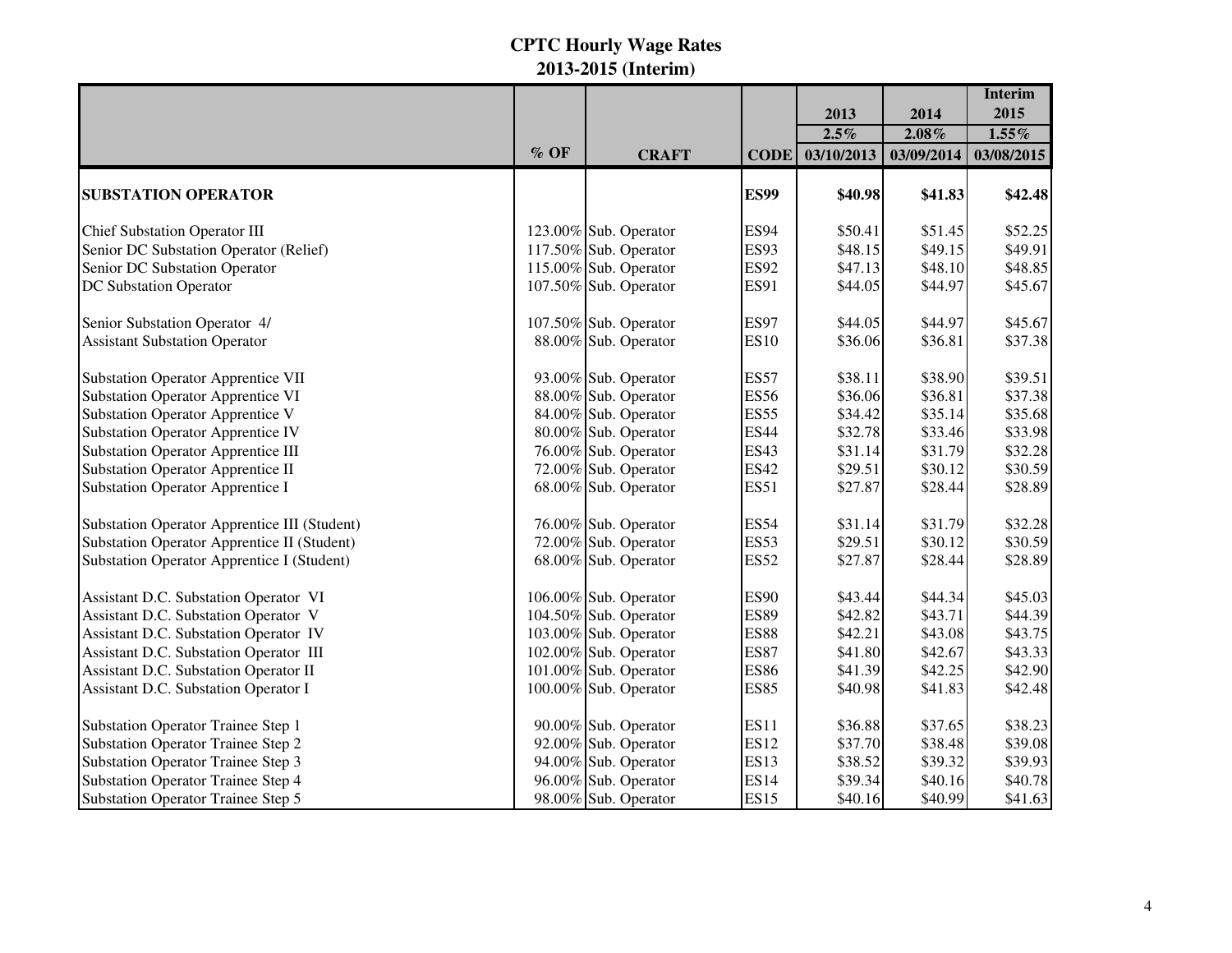|                                        |        |                                |             |            |            | <b>Interim</b> |
|----------------------------------------|--------|--------------------------------|-------------|------------|------------|----------------|
|                                        |        |                                |             | 2013       | 2014       | 2015           |
|                                        |        |                                |             | $2.5\%$    | $2.08\%$   | $1.55\%$       |
|                                        | $%$ OF | <b>CRAFT</b>                   | <b>CODE</b> | 03/10/2013 | 03/09/2014 | 03/08/2015     |
| DATA SYSTEM CRAFTSMAN I 5/             |        |                                | <b>EP51</b> | \$48.71    | \$49.72    | \$50.49        |
| Data System Craftsman II               |        | 103.00% Data Sys. Craftsman I  | <b>EP52</b> | \$50.17    | \$51.21    | \$52.00        |
| Data System District Craftsman I       |        | 105.00% Data Sys. Craftsman I  | <b>EP53</b> | \$51.15    | \$52.21    | \$53.01        |
| Data System District Craftsman II      |        | 105.00% Data Sys. Craftsman II | <b>EP54</b> | \$52.68    | \$53.77    | \$54.60        |
| Data System Craftsman Trainee 10       |        | 110.00% Electrician            | <b>EP20</b> | \$45.08    | \$46.01    | \$46.73        |
| Data System Craftsman Trainee 9        |        | 108.00% Electrician            | EP19        | \$44.26    | \$45.18    | \$45.88        |
| Data System Craftsman Trainee 8        |        | 106.00% Electrician            | <b>EP18</b> | \$43.44    | \$44.34    | \$45.03        |
| Data System Craftsman Trainee 7        |        | 104.00% Electrician            | <b>EP17</b> | \$42.62    | \$43.50    | \$44.18        |
| Data System Craftsman Trainee 6        |        | 102.00% Electrician            | EP16        | \$41.80    | \$42.67    | \$43.33        |
| Data System Craftsman Trainee 5        |        | 100.00% Electrician            | <b>EP15</b> | \$40.98    | \$41.83    | \$42.48        |
| Data System Craftsman Trainee 4        |        | 92.00% Electrician             | EP14        | \$37.70    | \$38.48    | \$39.08        |
| Data System Craftsman Trainee 3        |        | 84.00% Electrician             | EP13        | \$34.42    | \$35.14    | \$35.68        |
| Data System Craftsman Trainee 2        |        | 76.00% Electrician             | EP12        | \$31.14    | \$31.79    | \$32.28        |
| Data System Craftsman Trainee 1        |        | 68.00% Electrician             | EP11        | \$27.87    | \$28.44    | \$28.89        |
| <b>PSC CRAFTSMAN I 5/</b>              |        |                                | <b>EP41</b> | \$46.41    | \$47.38    | \$48.11        |
| PSC District Craftsman I               |        | 105.00% Craftsman I            | <b>EP44</b> | \$48.73    | \$49.75    | \$50.52        |
| PSC Craftsman II                       |        | 104.00% Craftsman I            | EP42        | \$48.27    | \$49.28    | \$50.03        |
| PSC District Craftsman II              |        | 105.00% Craftsman II           | <b>EP45</b> | \$50.68    | \$51.74    | \$52.53        |
| PSC CRAFTSMAN I (CNTRL CNTR)           |        |                                | <b>EP46</b> | \$47.33    | \$48.31    | \$49.06        |
| PSC District Craftsman I (Cntrl Cntr)  |        | 105.00% PSC CM I (CC)          | <b>EP48</b> | \$49.70    | \$50.73    | \$51.51        |
| PSC Craftsman II (Cntrl Cntr)          |        | 103.00% PSC CM I (CC)          | <b>EP47</b> | \$48.75    | \$49.76    | \$50.53        |
| PSC District Craftsman II (Cntrl Cntr) |        | 105.00% PSC CM II (CC)         | <b>EP49</b> | \$51.19    | \$52.25    | \$53.06        |
| PSC Trainee 10                         |        | 110.00% Electrician            | EP10        | \$45.08    | \$46.01    | \$46.73        |
| PSC Trainee 9                          |        | 108.00% Electrician            | EP09        | \$44.26    | \$45.18    | \$45.88        |
| <b>PSC</b> Trainee 8                   |        | 106.00% Electrician            | EP08        | \$43.44    | \$44.34    | \$45.03        |
| PSC Trainee 7                          |        | 104.00% Electrician            | EP07        | \$42.62    | \$43.50    | \$44.18        |
| PSC Trainee 6                          |        | 102.00% Electrician            | <b>EP06</b> | \$41.80    | \$42.67    | \$43.33        |
| PSC Trainee 5                          |        | 100.00% Electrician            | EP05        | \$40.98    | \$41.83    | \$42.48        |
| PSC Trainee 4                          |        | 92.00% Electrician             | EP04        | \$37.70    | \$38.48    | \$39.08        |
| PSC Trainee 3                          |        | 84.00% Electrician             | EP03        | \$34.42    | \$35.14    | \$35.68        |
| <b>PSC Trainee 2</b>                   |        | 76.00% Electrician             | EP02        | \$31.14    | \$31.79    | \$32.28        |
| PSC Trainee 1                          |        | 68.00% Electrician             | EP01        | \$27.87    | \$28.44    | \$28.89        |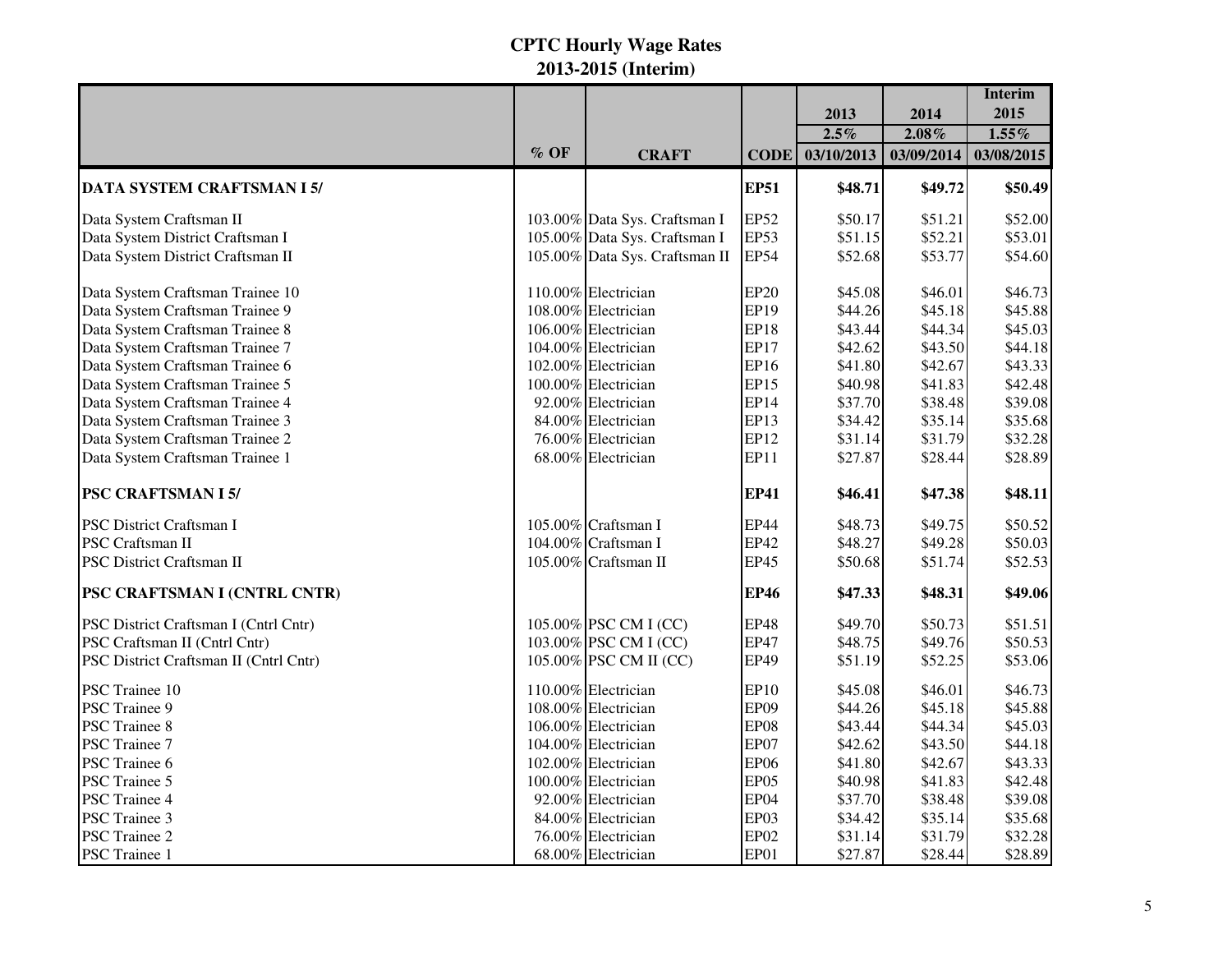|                                         |        |                      |                  |            |            | <b>Interim</b> |
|-----------------------------------------|--------|----------------------|------------------|------------|------------|----------------|
|                                         |        |                      |                  | 2013       | 2014       | 2015           |
|                                         |        |                      |                  | $2.5\%$    | 2.08%      | $1.55\%$       |
|                                         | $%$ OF | <b>CRAFT</b>         | <b>CODE</b>      | 03/10/2013 | 03/09/2014 | 03/08/2015     |
| <b>SPC CRAFTSMAN I 5/</b>               |        |                      | <b>EM41</b>      | \$46.41    | \$47.38    | \$48.11        |
| <b>SPC District Craftsman I</b>         |        | 105.00% Craftsman I  | <b>EM44</b>      | \$48.73    | \$49.75    | \$50.52        |
| <b>SPC</b> Craftsman II                 |        | 104.00% Craftsman I  | <b>EM42</b>      | \$48.27    | \$49.28    | \$50.03        |
| SPC District Craftsman II               |        | 105.00% Craftsman II | <b>EM45</b>      | \$50.68    | \$51.74    | \$52.53        |
| SPC Trainee 10                          |        | 110.00% Electrician  | <b>EM10</b>      | \$45.08    | \$46.01    | \$46.73        |
| SPC Trainee 9                           |        | 108.00% Electrician  | <b>EM09</b>      | \$44.26    | \$45.18    | \$45.88        |
| <b>SPC</b> Trainee 8                    |        | 106.00% Electrician  | <b>EM08</b>      | \$43.44    | \$44.34    | \$45.03        |
| <b>SPC</b> Trainee 7                    |        | 104.00% Electrician  | <b>EM07</b>      | \$42.62    | \$43.50    | \$44.18        |
| SPC Trainee 6                           |        | 102.00% Electrician  | <b>EM06</b>      | \$41.80    | \$42.67    | \$43.33        |
| SPC Trainee 5                           |        | 100.00% Electrician  | <b>EM05</b>      | \$40.98    | \$41.83    | \$42.48        |
| SPC Trainee 4                           |        | 92.00% Electrician   | <b>EM04</b>      | \$37.70    | \$38.48    | \$39.08        |
| SPC Trainee 3                           |        | 84.00% Electrician   | <b>EM03</b>      | \$34.42    | \$35.14    | \$35.68        |
| <b>SPC</b> Trainee 2                    |        | 76.00% Electrician   | <b>EM02</b>      | \$31.14    | \$31.79    | \$32.28        |
| <b>SPC</b> Trainee 1                    |        | 68.00% Electrician   | <b>EM01</b>      | \$27.87    | \$28.44    | \$28.89        |
| DC CONTROL SYSTEM CRAFTSMAN I**         |        |                      | <b>EM51</b>      | \$46.41    | \$47.38    | \$48.11        |
| DC Control System District Craftsman I  |        | 105.00% Craftsman I  | <b>EM54</b>      | \$48.73    | \$49.75    | \$50.52        |
| DC Control System Craftsman II          |        | 104.00% Craftsman I  | <b>EM52</b>      | \$48.27    | \$49.28    | \$50.03        |
| DC Control System District Craftsman II |        | 105.00% Craftsman II | <b>EM55</b>      | \$50.68    | \$51.74    | \$52.53        |
| DC Control System Craftsman Trainee 10  |        | 110.00% Electrician  | <b>EF10</b>      | \$45.08    | \$46.01    | \$46.73        |
| DC Control System Craftsman Trainee 9   |        | 108.00% Electrician  | EF09             | \$44.26    | \$45.18    | \$45.88        |
| DC Control System Craftsman Trainee 8   |        | 106.00% Electrician  | EF08             | \$43.44    | \$44.34    | \$45.03        |
| DC Control System Craftsman Trainee 7   |        | 104.00% Electrician  | EF07             | \$42.62    | \$43.50    | \$44.18        |
| DC Control System Craftsman Trainee 6   |        | 102.00% Electrician  | EF <sub>06</sub> | \$41.80    | \$42.67    | \$43.33        |
| DC Control System Craftsman Trainee 5   |        | 100.00% Electrician  | EF05             | \$40.98    | \$41.83    | \$42.48        |
| DC Control System Craftsman Trainee 4   |        | 92.00% Electrician   | EF04             | \$37.70    | \$38.48    | \$39.08        |
| DC Control System Craftsman Trainee 3   |        | 84.00% Electrician   | EF03             | \$34.42    | \$35.14    | \$35.68        |
| DC Control System Craftsman Trainee 2   |        | 76.00% Electrician   | EF <sub>02</sub> | \$31.14    | \$31.79    | \$32.28        |
| DC Control System Craftsman Trainee 1   |        | 68.00% Electrician   | EF01             | \$27.87    | \$28.44    | \$28.89        |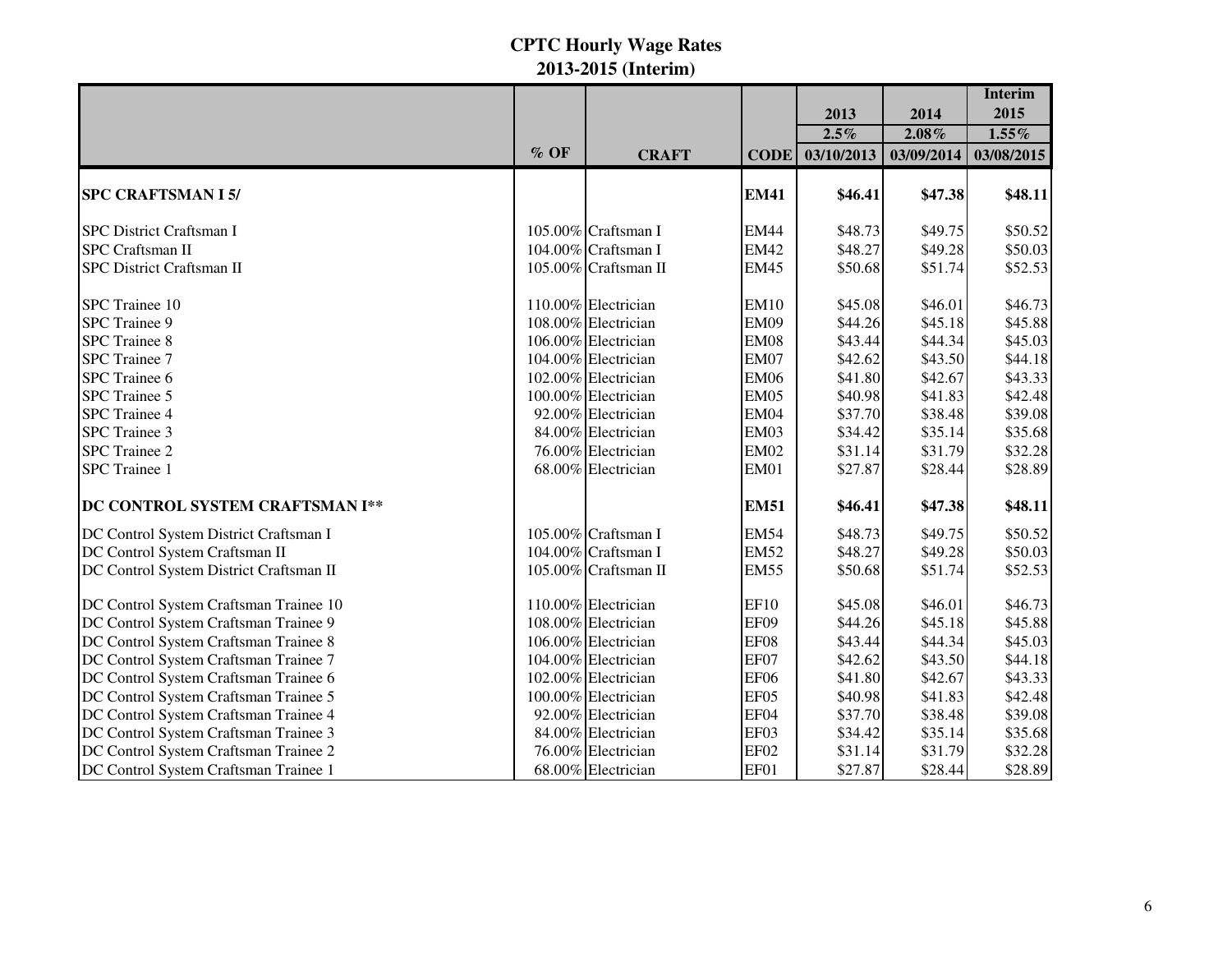|                                           |        |                           |                  |            |            | <b>Interim</b> |
|-------------------------------------------|--------|---------------------------|------------------|------------|------------|----------------|
|                                           |        |                           |                  | 2013       | 2014       | 2015           |
|                                           |        |                           |                  | $2.5\%$    | 2.08%      | $1.55\%$       |
|                                           | $%$ OF | <b>CRAFT</b>              | <b>CODE</b>      | 03/10/2013 | 03/09/2014 | 03/08/2015     |
| <b>SPC CRAFTSMAN (LAB)I 5/</b>            |        |                           | <b>EN41</b>      | \$46.41    | \$47.38    | \$48.11        |
| SPC Craftsman (Lab) II                    |        | 104.00% Craftsman I       | <b>EN42</b>      | \$48.27    | \$49.28    | \$50.03        |
| SPC (Lab) Trainee 10                      |        | 110.00% Electrician       | <b>EN10</b>      | \$45.08    | \$46.01    | \$46.73        |
| SPC (Lab) Trainee 9                       |        | 108.00% Electrician       | <b>EN09</b>      | \$44.26    | \$45.18    | \$45.88        |
| SPC (Lab) Trainee 8                       |        | 106.00% Electrician       | <b>EN08</b>      | \$43.44    | \$44.34    | \$45.03        |
| SPC (Lab) Trainee 7                       |        | 104.00% Electrician       | EN07             | \$42.62    | \$43.50    | \$44.18        |
| SPC (Lab) Trainee 6                       |        | 102.00% Electrician       | <b>EN06</b>      | \$41.80    | \$42.67    | \$43.33        |
| SPC (Lab) Trainee 5                       |        | 100.00% Electrician       | <b>EN05</b>      | \$40.98    | \$41.83    | \$42.48        |
| SPC (Lab) Trainee 4                       |        | 92.00% Electrician        | <b>EN04</b>      | \$37.70    | \$38.48    | \$39.08        |
| SPC (Lab) Trainee 3                       |        | 84.00% Electrician        | EN03             | \$34.42    | \$35.14    | \$35.68        |
| SPC (Lab) Trainee 2                       |        | 76.00% Electrician        | <b>EN02</b>      | \$31.14    | \$31.79    | \$32.28        |
| SPC (Lab) Trainee 1                       |        | 68.00% Electrician        | EN01             | \$27.87    | \$28.44    | \$28.89        |
| <b>EMT &amp; D CRAFTSMAN I 5/</b>         |        |                           | <b>ED41</b>      | \$46.41    | \$47.38    | \$48.11        |
| EMT & D CRAFTSMAN II                      |        | 104.00% EMT&D Craftsman 1 | <b>ED42</b>      | \$48.27    | \$49.28    | \$50.03        |
| EMT & D Trainee 10                        |        | 110.00% Electrician       | ED10             | \$45.08    | \$46.01    | \$46.73        |
| EMT & D Trainee 9                         |        | 108.00% Electrician       | ED <sub>09</sub> | \$44.26    | \$45.18    | \$45.88        |
| EMT & D Trainee 8                         |        | 106.00% Electrician       | ED08             | \$43.44    | \$44.34    | \$45.03        |
| EMT & D Trainee 7                         |        | 104.00% Electrician       | ED07             | \$42.62    | \$43.50    | \$44.18        |
| EMT & D Trainee 6                         |        | 102.00% Electrician       | <b>ED06</b>      | \$41.80    | \$42.67    | \$43.33        |
| EMT & D Trainee 5                         |        | 100.00% Electrician       | ED <sub>05</sub> | \$40.98    | \$41.83    | \$42.48        |
| EMT & D Trainee 4                         |        | 92.00% Electrician        | ED <sub>04</sub> | \$37.70    | \$38.48    | \$39.08        |
| EMT & D Trainee 3                         |        | 84.00% Electrician        | ED <sub>03</sub> | \$34.42    | \$35.14    | \$35.68        |
| EMT & D Trainee 2                         |        | 76.00% Electrician        | ED <sub>02</sub> | \$31.14    | \$31.79    | \$32.28        |
| EMT & D Trainee 1                         |        | 68.00% Electrician        | ED01             | \$27.87    | \$28.44    | \$28.89        |
| <b>INSTREMENTATION CFTSMAN (LAB) 1 5/</b> |        |                           | <b>EC41</b>      | \$46.41    | \$47.38    | \$48.11        |
| Instr. Craftsman (Lab) II                 |        | 104.00% Craftsman I       | <b>EC42</b>      | \$48.27    | \$49.28    | \$50.03        |
| Ass't. Instr. Craftsman (Lab)             |        | 95.00% Craftsman I        | EC98             | \$44.09    | \$45.01    | \$45.70        |
| <b>Electronic Instrumentation Worker</b>  |        |                           | EC38             | \$33.63    | \$34.33    | \$34.86        |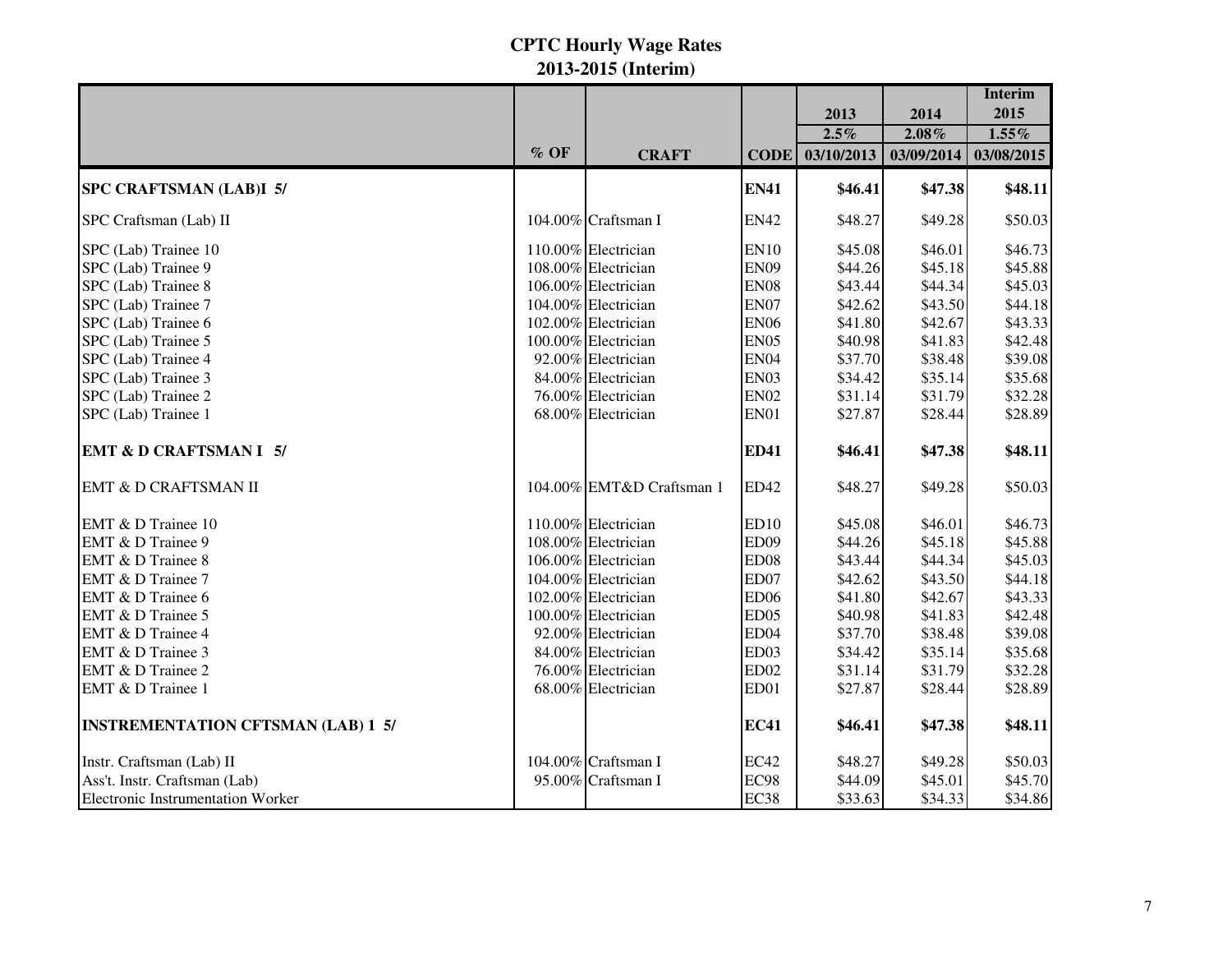|                                                 |                |                            |                  |            |            | <b>Interim</b> |
|-------------------------------------------------|----------------|----------------------------|------------------|------------|------------|----------------|
|                                                 |                |                            |                  | 2013       | 2014       | 2015           |
|                                                 | $\%$ OF        |                            |                  | $2.5\%$    | $2.08\%$   | $1.55\%$       |
|                                                 |                | <b>CRAFT</b>               | <b>CODE</b>      | 03/10/2013 | 03/09/2014 | 03/08/2015     |
| Instr. Craftsman Trainee 10                     |                | 110.00% Electrician        | EC10             | \$45.08    | \$46.01    | \$46.73        |
| Instr. Craftsman Trainee 9                      |                | 108.00% Electrician        | EC09             | \$44.26    | \$45.18    | \$45.88        |
| <b>Instr. Craftsman Trainee 8</b>               |                | 106.00% Electrician        | EC08             | \$43.44    | \$44.34    | \$45.03        |
| Instr. Craftsman Trainee 7                      |                | 104.00% Electrician        | EC07             | \$42.62    | \$43.50    | \$44.18        |
| Instr. Craftsman Trainee 6                      |                | 102.00% Electrician        | EC <sub>06</sub> | \$41.80    | \$42.67    | \$43.33        |
| Instr. Craftsman Trainee 5                      |                | 100.00% Electrician        | EC05             | \$40.98    | \$41.83    | \$42.48        |
| Instr. Craftsman Trainee 4                      |                | 92.00% Electrician         | EC04             | \$37.70    | \$38.48    | \$39.08        |
| Instr. Craftsman Trainee 3                      |                | 84.00% Electrician         | EC03             | \$34.42    | \$35.14    | \$35.68        |
| Instr. Craftsman Trainee 2                      |                | 76.00% Electrician         | EC <sub>02</sub> | \$31.14    | \$31.79    | \$32.28        |
| Instr. Craftsman Trainee 1                      |                | 68.00% Electrician         | EC01             | \$27.87    | \$28.44    | \$28.89        |
| 14-3 PLUMBER, PIPEFITTER & WELDING CRAFT SERIES |                |                            |                  |            |            |                |
| <b>PLUMBER &amp; PIPEFITTER</b>                 |                |                            | <b>WP99</b>      | \$40.98    | \$41.83    | \$42.48        |
| P&P Journeyman-in-Charge                        |                | 107.50% Plmbr.& Pipefitter | WP00             | \$44.05    | \$44.97    | \$45.67        |
| Facilities Maintenance Technician (HVAC)        |                | 90.00% Plmbr.& Pipefitter  | <b>MM57</b>      | \$36.88    | \$37.65    | \$38.23        |
| <b>WELDER</b>                                   |                |                            | <b>WW99</b>      | \$40.98    | \$41.83    | \$42.48        |
| Welder Foreman II                               | 118.00% Welder |                            | <b>WW40</b>      | \$48.36    | \$49.36    | \$50.13        |
| Welder Foreman II (TU)                          | 115.00% Welder |                            | <b>WW42</b>      | \$47.13    | \$48.10    | \$48.85        |
| Welder Foreman I                                | 112.50% Welder |                            | <b>WW41</b>      | \$46.10    | \$47.06    | \$47.79        |
| Welder Journeyman-in-Charge                     | 107.50% Welder |                            | <b>WW00</b>      | \$44.05    | \$44.97    | \$45.67        |
| <b>14-4 TEAMSTER CRAFT SERIES</b>               |                |                            |                  |            |            |                |
| <b>HEAVY TRUCK DRIVER</b>                       |                |                            | <b>TD99</b>      | \$35.27    | \$36.00    | \$36.56        |
| Truck Foreman III                               |                | 123.00% Hvy.Trk.Driver     | TD33             | \$43.38    | \$44.28    | \$44.97        |
| Truck Foreman III (TU)                          |                | 120.00% Hvy.Trk.Drvr.      | TD35             | \$42.32    | \$43.20    | \$43.87        |
| Truck Foreman II (TU)                           |                | 115.00% Hvy.Trk.Drvr.      | TD34             | \$40.56    | \$41.40    | \$42.04        |
| <b>Truck Foreman IA</b>                         |                | 112.50% Hvy.Trk.Driver     | TD31             | \$39.68    | \$40.50    | \$41.13        |
| <b>Truck Foreman IB</b>                         |                | 110.00% Hvy.Trk.Driver     | <b>TD30</b>      | \$38.80    | \$39.60    | \$40.22        |
| Truck Journeyman-in-Charge                      |                | 107.50% Hvy.Trk.Driver     | TD <sub>00</sub> | \$37.92    | \$38.70    | \$39.30        |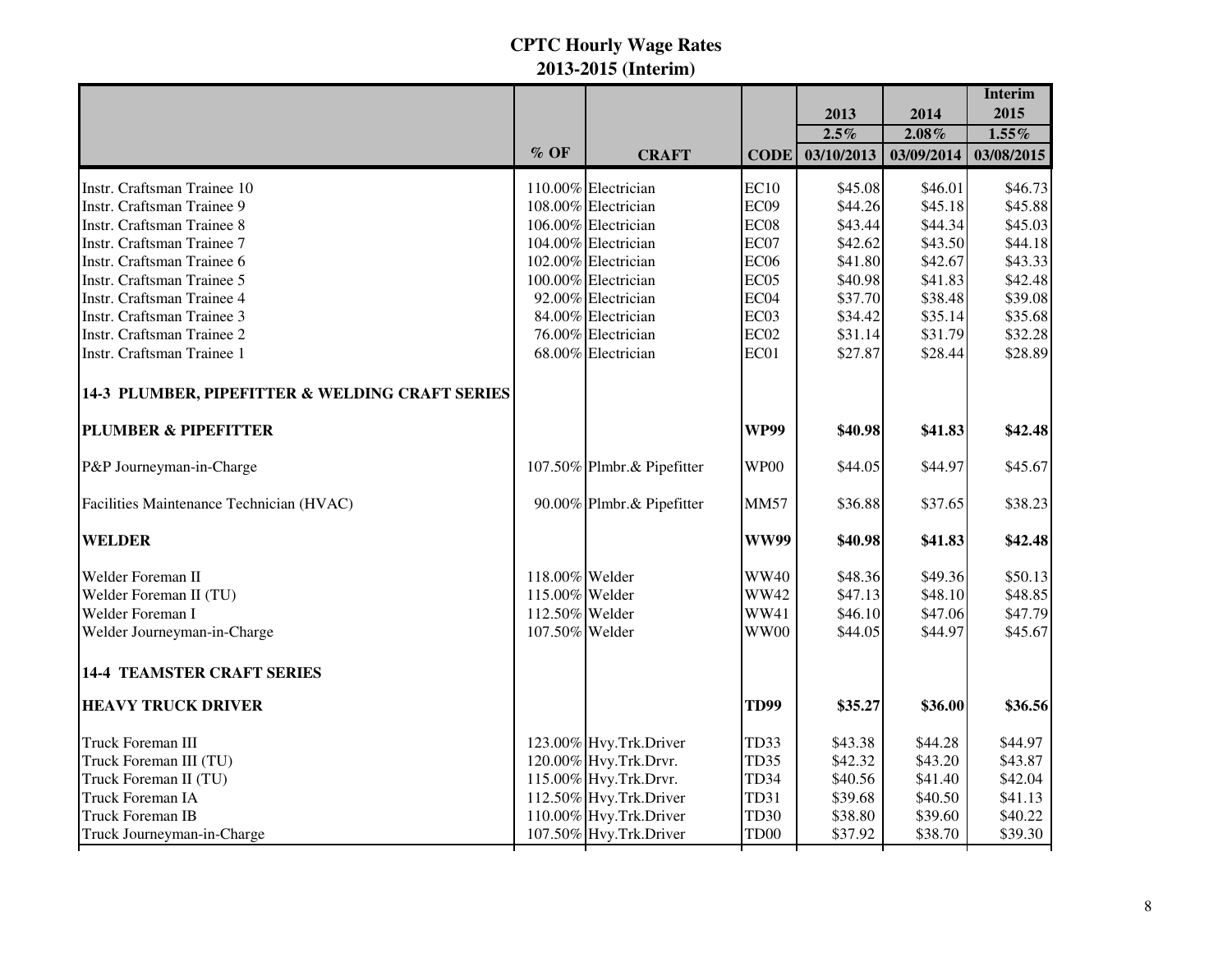|                                          |        |                           |             |            |            | <b>Interim</b> |
|------------------------------------------|--------|---------------------------|-------------|------------|------------|----------------|
|                                          |        |                           |             | 2013       | 2014       | 2015           |
|                                          |        |                           |             | $2.5\%$    | $2.08\%$   | $1.55\%$       |
|                                          | $%$ OF | <b>CRAFT</b>              | <b>CODE</b> | 03/10/2013 | 03/09/2014 | 03/08/2015     |
| <b>Rigging Truck Driver</b>              |        |                           | <b>TD20</b> | \$40.98    | \$41.83    | \$42.48        |
| <b>EU MATERIALS HANDLER</b>              |        |                           | <b>TT99</b> | \$31.98    | \$32.65    | \$33.16        |
| EU Materials Handler Foreman III         |        | 123.00% Materials Handler | TT33        | \$39.34    | \$40.16    | \$40.79        |
| EU Materials Handler Foreman III (TU)    |        | 120.00% Materials Handler | TT35        | \$38.38    | \$39.18    | \$39.79        |
| EU Materials Handler Foreman II          |        | 118.00% Materials Handler | TT32        | \$37.74    | \$38.53    | \$39.13        |
| EU Materials Handler Foreman II (TU)     |        | 115.00% Materials Handler | TT34        | \$36.78    | \$37.55    | \$38.13        |
| EU Materials Handler Foreman I A         |        | 112.50% Materials Handler | <b>TT31</b> | \$35.98    | \$36.73    | \$37.31        |
| EU Materials Handler (JIC)               |        | 107.50% Materials Handler | TT00        | \$34.38    | \$35.10    | \$35.65        |
| EU Materials Handler (Hosler)            |        |                           | TT98        | \$33.38    | \$34.07    | \$34.60        |
| <b>EU Materials Handler Trainee VIII</b> |        | 93.00% Materials Handler  | TT08        | \$29.74    | \$30.36    | \$30.84        |
| <b>EU Materials Handler Trainee VII</b>  |        | 89.00% Materials Handler  | TT07        | \$28.46    | \$29.06    | \$29.51        |
| <b>EU Materials Handler Trainee VI</b>   |        | 86.00% Materials Handler  | <b>TT06</b> | \$27.50    | \$28.08    | \$28.52        |
| EU Materials Handler Trainee V           |        | 82.00% Materials Handler  | TT05        | \$26.22    | \$26.77    | \$27.19        |
| <b>EU Materials Handler Trainee IV</b>   |        | 79.00% Materials Handler  | TT04        | \$25.26    | \$25.79    | \$26.20        |
| <b>EU Materials Handler Trainee III</b>  |        | 75.00% Materials Handler  | TT03        | \$23.99    | \$24.49    | \$24.87        |
| <b>EU Materials Handler Trainee II</b>   |        | 72.00% Materials Handler  | TT02        | \$23.03    | \$23.51    | \$23.88        |
| <b>EU Materials Handler Trainee I</b>    |        | 68.00% Materials Handler  | TT01        | \$21.75    | \$22.20    | \$22.55        |
| EU Materials Handler (1-Man Shop)        |        | 107.50% Materials Handler | <b>TT40</b> | \$34.38    | \$35.10    | \$35.65        |
| <b>14-5 MACHINIST CRAFT SERIES</b>       |        |                           |             |            |            |                |
| MACHINIST*                               |        |                           | <b>MM99</b> | \$40.98    | \$41.83    | \$42.48        |
| Machinist Foreman II                     |        | 118.00% Machinist         | <b>MM35</b> | \$48.36    | \$49.36    | \$50.13        |
| Machinist Foreman I                      |        | 112.50% Machinist         | <b>MM36</b> | \$46.10    | \$47.06    | \$47.79        |
| Machinist Journeyman-in-Charge           |        | 107.50% Machinist         | <b>MM00</b> | \$44.05    | \$44.97    | \$45.67        |
| Machinist (One-man Shop)                 |        | 107.50% Machinist         | <b>MM37</b> | \$44.05    | \$44.97    | \$45.67        |
| <b>Machinist Apprentice VIII</b>         |        | 93.00% Machinist          | <b>MM08</b> | \$38.11    | \$38.90    | \$39.51        |
| <b>Machinist Apprentice VII</b>          |        | 89.00% Machinist          | <b>MM07</b> | \$36.47    | \$37.23    | \$37.81        |
| <b>Machinist Apprentice VI</b>           |        | 86.00% Machinist          | <b>MM06</b> | \$35.24    | \$35.97    | \$36.53        |
| Machinist Apprentice V                   |        | 82.00% Machinist          | <b>MM05</b> | \$33.60    | \$34.30    | \$34.83        |
| <b>Machinist Apprentice IV</b>           |        | 79.00% Machinist          | <b>MM04</b> | \$32.37    | \$33.05    | \$33.56        |
| Machinist Apprentice III                 |        | 75.00% Machinist          | <b>MM03</b> | \$30.74    | \$31.37    | \$31.86        |
| Machinist Apprentice II                  |        | 72.00% Machinist          | <b>MM02</b> | \$29.51    | \$30.12    | \$30.59        |
| <b>Machinist Apprentice I</b>            |        | 68.00% Machinist          | <b>MM01</b> | \$27.87    | \$28.44    | \$28.89        |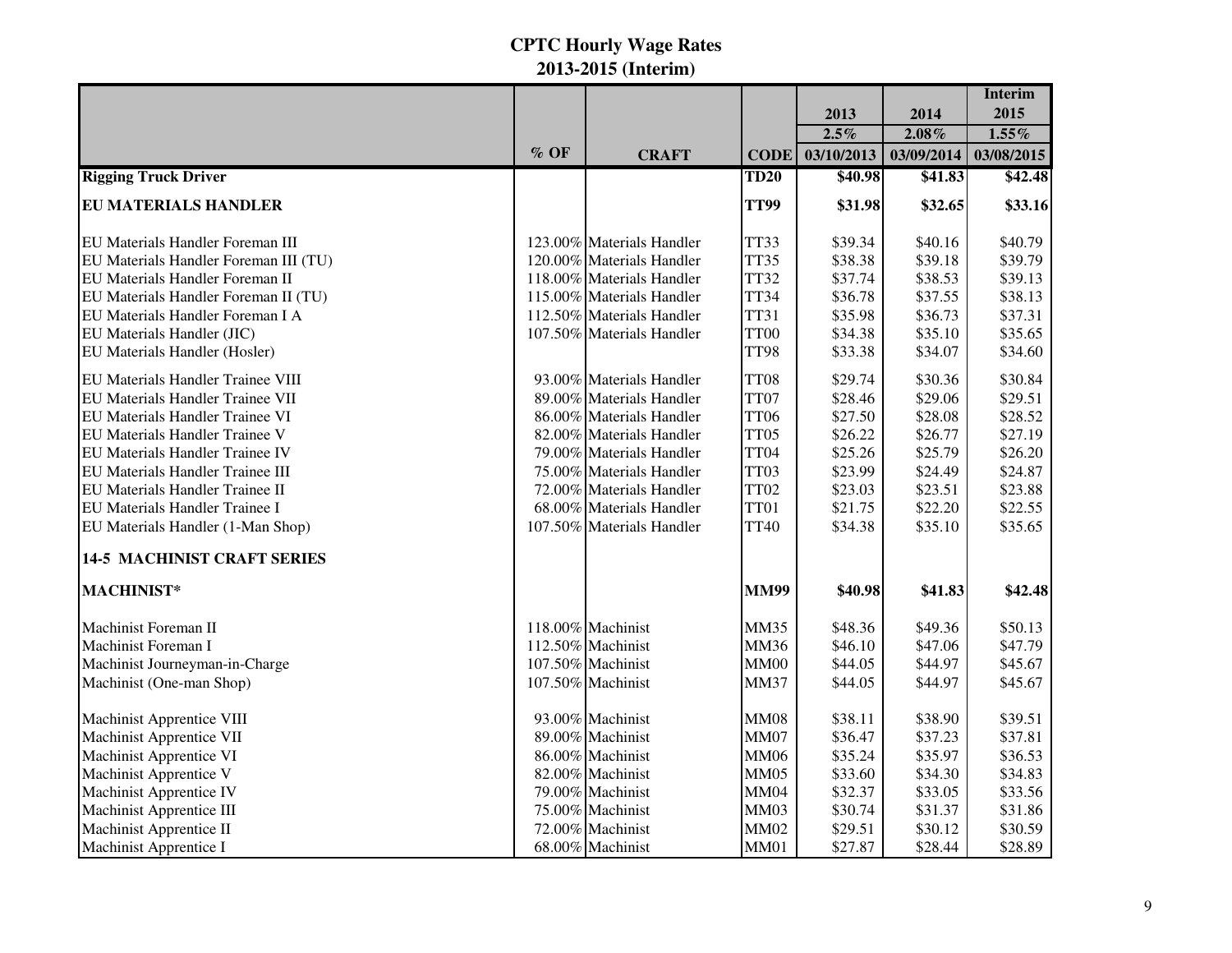|                                               |                 |                         |             |            |            | <b>Interim</b> |
|-----------------------------------------------|-----------------|-------------------------|-------------|------------|------------|----------------|
|                                               |                 |                         |             | 2013       | 2014       | 2015           |
|                                               |                 |                         |             | $2.5\%$    | $2.08\%$   | $1.55\%$       |
|                                               | $%$ OF          | <b>CRAFT</b>            | <b>CODE</b> | 03/10/2013 | 03/09/2014 | 03/08/2015     |
| General Tool & Equip. Mech.                   |                 |                         | <b>MM62</b> | \$32.81    | \$33.49    | \$34.01        |
| <b>14-6 PAINTER CRAFT SERIES</b>              |                 |                         |             |            |            |                |
| <b>PAINTER</b>                                |                 |                         | <b>PS98</b> | \$35.71    | \$36.45    | \$37.01        |
| Painter Foreman II                            | 118.00% Painter |                         | <b>PS60</b> | \$42.14    | \$43.01    | \$43.67        |
| Painter Foreman II (TU)                       | 115.00% Painter |                         | <b>PS23</b> | \$41.07    | \$41.92    | \$42.56        |
| Painter Foreman I                             | 112.50% Painter |                         | <b>PS22</b> | \$40.17    | \$41.01    | \$41.64        |
| Painter Journeyman-in-Charge                  | 107.50% Painter |                         | <b>PS20</b> | \$38.39    | \$39.18    | \$39.79        |
| Painter Apprentice VI                         | 93.00% Painter  |                         | <b>PS06</b> | \$33.21    | \$33.90    | \$34.42        |
| Painter Apprentice V                          | 86.00% Painter  |                         | <b>PS05</b> | \$30.71    | \$31.35    | \$31.83        |
| Painter Apprentice IV                         | 80.00% Painter  |                         | <b>PS04</b> | \$28.57    | \$29.16    | \$29.61        |
| Painter Apprentice III                        | 76.00% Painter  |                         | <b>PS03</b> | \$27.14    | \$27.70    | \$28.13        |
| Painter Apprentice II                         | 72.00% Painter  |                         | <b>PS02</b> | \$25.71    | \$26.24    | \$26.65        |
| Painter Apprentice I                          | 68.00% Painter  |                         | <b>PS01</b> | \$24.28    | \$24.79    | \$25.17        |
| <b>14-7 SHEET METAL MECHANIC CRAFT SERIES</b> |                 |                         |             |            |            |                |
| <b>SHEET METAL MECHANIC</b>                   |                 |                         | <b>VM99</b> | \$40.98    | \$41.83    | \$42.48        |
| <b>Sheet Metal Foreman I</b>                  |                 | 112.50% Sht.Metal Mech. | <b>VM31</b> | \$46.10    | \$47.06    | \$47.79        |
| Sheet Metal Foreman II                        |                 | 118.00% Sht.Metal Mech. | <b>VM32</b> | \$48.36    | \$49.36    | \$50.13        |
| Sheet Metal Journeyman-in-Charge              |                 | 107.50% Sht.Metal Mech. | <b>VM00</b> | \$44.05    | \$44.97    | \$45.67        |
| Sheet Metal (One-Man Shop)                    |                 | 107.50% Sht.Metal Mech. | <b>VM02</b> | \$44.05    | \$44.97    | \$45.67        |
| <b>14-8 CARPENTER CRAFT SERIES</b>            |                 |                         |             |            |            |                |
| <b>EU CARPENTER</b>                           |                 |                         | <b>CC99</b> | \$38.25    | \$39.05    | \$39.66        |
| EU Carpenter Foreman III                      |                 | 123.00% Carpenter       | CC43        | \$47.05    | \$48.03    | \$48.78        |
| <b>EU Carpenter Foreman II</b>                |                 | 118.00% Carpenter       | CC42        | \$45.14    | \$46.08    | \$46.80        |
| <b>EU Carpenter Foreman I</b>                 |                 | 112.50% Carpenter       | CC41        | \$43.03    | \$43.93    | \$44.62        |
| EU Carpenter Foreman III (TU)                 |                 | 120.00% Carpenter       | CC45        | \$45.90    | \$46.86    | \$47.59        |
| EU Carpenter Foreman II (TU)                  |                 | 115.00% Carpenter       | CC44        | \$43.99    | \$44.91    | \$45.61        |
| EU Carpenter Journeyman-in-Charge             |                 | 107.50% Carpenter       | CC00        | \$41.12    | \$41.98    | \$42.63        |
| EU Woodworking Machine Operator               |                 | 106.00% Carpenter       | CC11        | \$40.55    | \$41.39    | \$42.04        |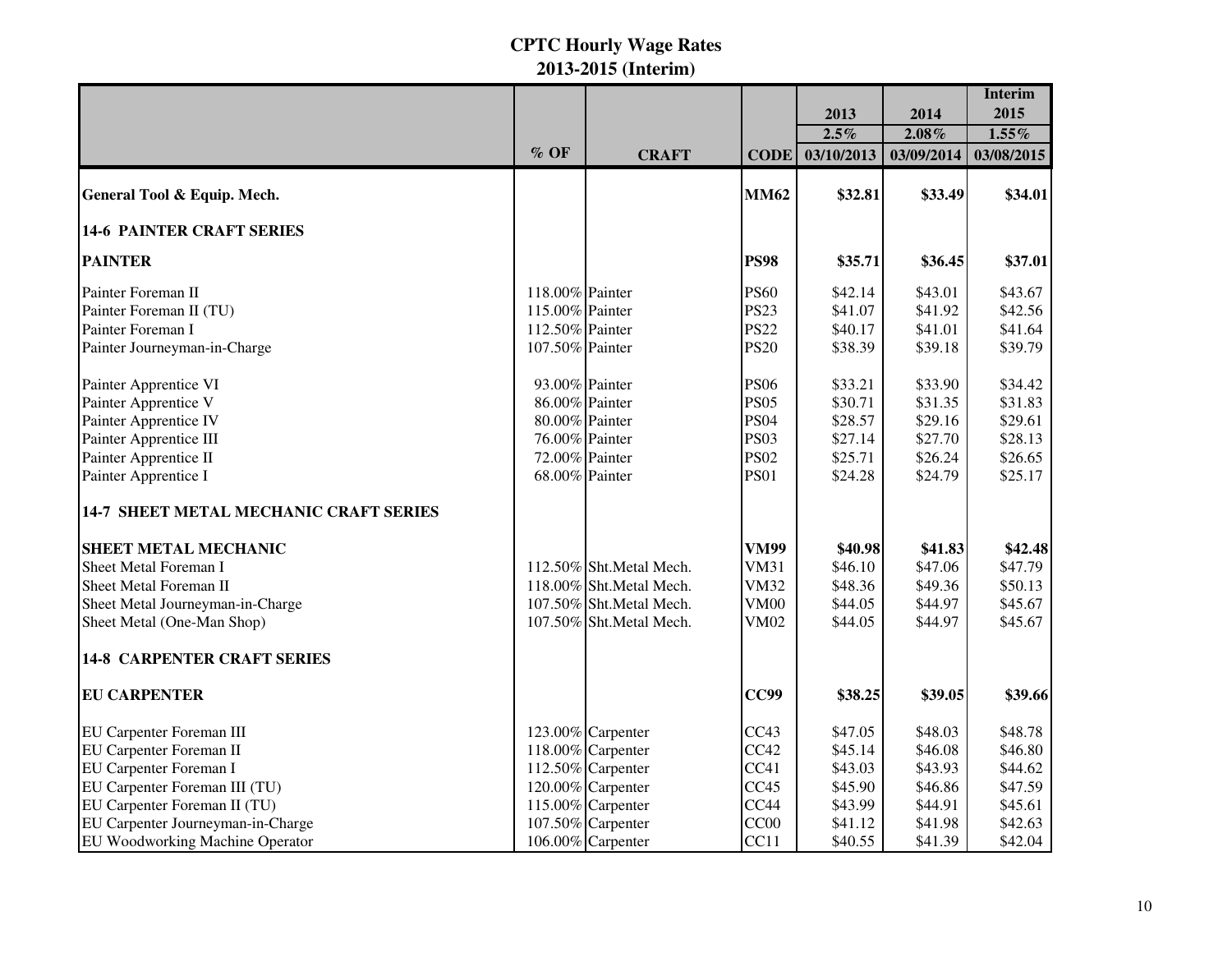|                                             |         |                            |             |                       |                        | <b>Interim</b>         |
|---------------------------------------------|---------|----------------------------|-------------|-----------------------|------------------------|------------------------|
|                                             |         |                            |             | 2013                  | 2014                   | 2015                   |
|                                             | $\%$ OF | <b>CRAFT</b>               | <b>CODE</b> | $2.5\%$<br>03/10/2013 | $2.08\%$<br>03/09/2014 | $1.55\%$<br>03/08/2015 |
|                                             |         |                            |             |                       |                        |                        |
| <b>EU Carpenter Apprentice VIII</b>         |         | 93.00% Carpenter           | CC58        | \$35.57               | \$36.32                | \$36.88                |
| <b>EU Carpenter Apprentice VII</b>          |         | 89.00% Carpenter           | CC57        | \$34.04               | \$34.75                | \$35.30                |
| <b>EU Carpenter Apprentice VI</b>           |         | 86.00% Carpenter           | CC56        | \$32.90               | \$33.58                | \$34.11                |
| <b>EU Carpenter Apprentice V</b>            |         | 82.00% Carpenter           | CC55        | \$31.37               | \$32.02                | \$32.52                |
| <b>EU Carpenter Apprentice IV</b>           |         | 79.00% Carpenter           | CC54        | \$30.22               | \$30.85                | \$31.33                |
| <b>EU Carpenter Apprentice III</b>          |         | 75.00% Carpenter           | CC53        | \$28.69               | \$29.29                | \$29.75                |
| <b>EU Carpenter Apprentice II</b>           |         | 72.00% Carpenter           | CC52        | \$27.54               | \$28.12                | \$28.56                |
| EU Carpenter Apprentice I                   |         | 68.00% Carpenter           | CC51        | \$26.01               | \$26.55                | \$26.97                |
| <b>14-9 OPERATING ENGINEER CRAFT SERIES</b> |         |                            |             |                       |                        |                        |
| <b>CRANE OPERATOR</b>                       |         |                            | <b>YY99</b> | \$40.98               | \$41.83                | \$42.48                |
| Crane Operator Journeyman-in-Charge         |         | 107.50% Crane Operator     | YY00        | \$44.05               | \$44.97                | \$45.67                |
| <b>HEAVY EQUIPMENT OPERATOR</b>             |         |                            | YY04        | \$39.41               | \$40.23                | \$40.85                |
| <b>Equipment Foreman III</b>                |         | 123.00% Heavy Equip. Oper. | YY33        | \$48.47               | \$49.48                | \$50.25                |
| <b>Equipment Foreman II</b>                 |         | 118.00% Heavy Equip. Oper. | YY32        | \$46.50               | \$47.47                | \$48.20                |
| Equipment Foreman I                         |         | 112.50% Heavy Equip. Oper. | YY31        | \$44.34               | \$45.26                | \$45.96                |
| Equipment Journeyman-in-Charge              |         | 107.50% Heavy Equip. Oper. | YY03        | \$42.37               | \$43.25                | \$43.91                |
| Heavy Equipment Operator Trainee VI         |         | 93.00% Heavy Equip. Oper.  | <b>YY20</b> | \$36.65               | \$37.41                | \$37.99                |
| Heavy Equipment Operator Trainee V          |         | 86.00% Heavy Equip. Oper.  | YY19        | \$33.89               | \$34.60                | \$35.13                |
| Heavy Equipment Operator Trainee IV         |         | 80.00% Heavy Equip. Oper.  | <b>YY18</b> | \$31.53               | \$32.18                | \$32.68                |
| Heavy Equipment Operator Trainee III        |         | 76.00% Heavy Equip. Oper.  | <b>YY17</b> | \$29.95               | \$30.57                | \$31.05                |
| Heavy Equipment Operator Trainee II         |         | 72.00% Heavy Equip. Oper.  | YY16        | \$28.38               | \$28.97                | \$29.41                |
| Heavy Equipment Operator Trainee I          |         | 68.00% Heavy Equip. Oper.  | <b>YY15</b> | \$26.80               | \$27.36                | \$27.78                |
| <b>14-10 LABORER CRAFT SERIES</b>           |         |                            |             |                       |                        |                        |
| <b>CONCRETE FINISHER</b>                    |         |                            | <b>FC99</b> | \$36.74               | \$37.50                | \$38.08                |
| Concrete Finisher Foreman IB                |         | 110.00% Concrete Finisher  | <b>FC30</b> | \$40.41               | \$41.25                | \$41.89                |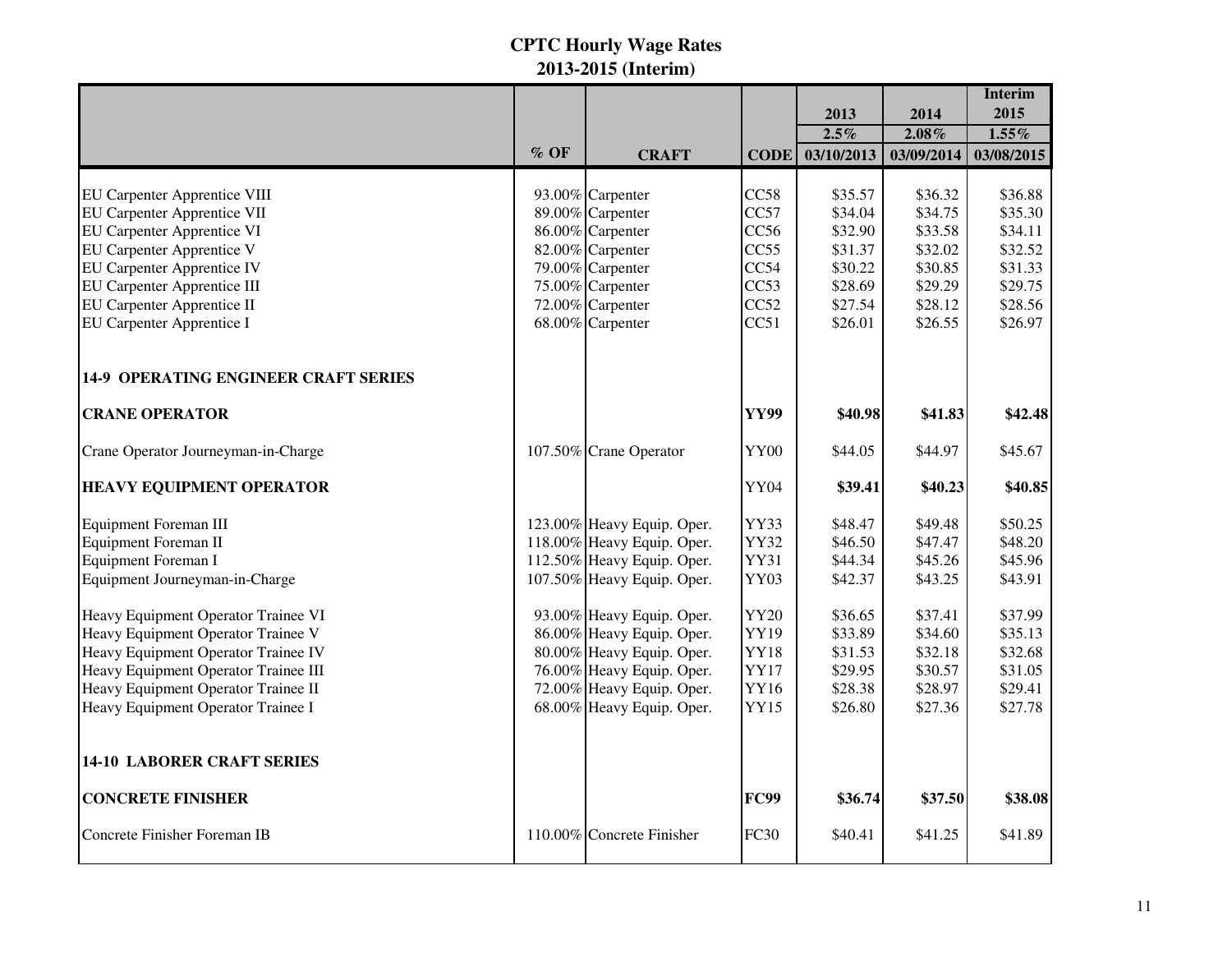|                                                 |                 |                                   |             |            |            | <b>Interim</b> |
|-------------------------------------------------|-----------------|-----------------------------------|-------------|------------|------------|----------------|
|                                                 |                 |                                   |             | 2013       | 2014       | 2015           |
|                                                 |                 |                                   |             | $2.5\%$    | $2.08\%$   | $1.55\%$       |
|                                                 | $%$ OF          | <b>CRAFT</b>                      | <b>CODE</b> | 03/10/2013 | 03/09/2014 | 03/08/2015     |
| <b>LABORER</b>                                  |                 |                                   | <b>LL99</b> | \$27.65    | \$28.23    | \$28.67        |
|                                                 |                 |                                   |             |            |            |                |
| Laborer Foreman IB                              | 110.00% Laborer |                                   | LL30        | \$30.42    | \$31.05    | \$31.54        |
| Laborer Journeyman-in-Charge                    | 107.50% Laborer |                                   | LL00        | \$29.72    | \$30.35    | \$30.82        |
| Power Tool Operator                             | 107.50% Laborer |                                   | LL03        | \$29.72    | \$30.35    | \$30.82        |
| Powderman                                       |                 |                                   | <b>LL05</b> | \$35.07    | \$35.80    | \$36.35        |
| <b>Timber Bucker &amp; Faller</b>               |                 |                                   | <b>LL20</b> | \$23.55    | \$24.04    | \$24.41        |
| 14-11 HEAVY MOBILE EQUIP. MECHANIC CRAFT SERIES |                 |                                   |             |            |            |                |
| <b>HEAVY MOBILE EQUIPMENT MECHANIC (HMEM)</b>   |                 |                                   | <b>MA49</b> | \$37.23    | \$38.00    | \$38.59        |
| <b>HMEM</b> Foreman III                         |                 | 123.00% Hvy.Mobl.Equip.Mech. MA43 |             | \$45.79    | \$46.74    | \$47.47        |
| HMEM Foreman III (TU)                           |                 | 120.00% Hvy.Mobl.Equip.Mech. MA44 |             | \$44.68    | \$45.60    | \$46.31        |
| HMEM Foreman II (TU)                            |                 | 115.00% Hvy.Mobl.Equip.Mech. MA42 |             | \$42.81    | \$43.70    | \$44.38        |
| <b>HMEM</b> Foreman I                           |                 | 112.50% Hvy.Mobl.Equip.Mech. MA41 |             | \$41.88    | \$42.75    | \$43.41        |
| HMEM (One Mechanic Shop)                        |                 | 107.50% Hvy.Mobl.Equip.Mech. MA48 |             | \$40.02    | \$40.85    | \$41.48        |
| HMEM Journeyman-in-Charge                       |                 | 107.50% Hvy.Mobl.Equip.Mech. MA40 |             | \$40.02    | \$40.85    | \$41.48        |
| <b>HMEM Apprentice VIII</b>                     |                 | 93.00% Hvy.Mobl.Equip.Mech. MA58  |             | \$34.62    | \$35.34    | \$35.89        |
| <b>HMEM Apprentice VII</b>                      |                 | 89.00% Hvy.Mobl.Equip.Mech. MA57  |             | \$33.13    | \$33.82    | \$34.35        |
| <b>HMEM</b> Apprentice VI                       |                 | 86.00% Hvy.Mobl.Equip.Mech. MA56  |             | \$32.02    | \$32.68    | \$33.19        |
| <b>HMEM</b> Apprentice V                        |                 | 82.00% Hvy.Mobl.Equip.Mech. MA55  |             | \$30.53    | \$31.16    | \$31.64        |
| <b>HMEM</b> Apprentice IV                       |                 | 79.00% Hvy.Mobl.Equip.Mech. MA54  |             | \$29.41    | \$30.02    | \$30.49        |
| <b>HMEM</b> Apprentice III                      |                 | 75.00% Hvy.Mobl.Equip.Mech. MA53  |             | \$27.92    | \$28.50    | \$28.94        |
| <b>HMEM</b> Apprentice II                       |                 | 72.00% Hvy.Mobl.Equip.Mech. MA52  |             | \$26.81    | \$27.36    | \$27.78        |
| <b>HMEM</b> Apprentice I                        |                 | 68.00% Hvy.Mobl.Equip.Mech. MA51  |             | \$25.32    | \$25.84    | \$26.24        |
| HMEM Helper A - After 12 months                 |                 | 75.00% Hvy.Mobl.Equip.Mech. MA26  |             | \$27.92    | \$28.50    | \$28.94        |
| HMEM Helper B - 6 to 12 months                  |                 | 67.00% Hvy.Mobl.Equip.Mech. MA25  |             | \$24.94    | \$25.46    | \$25.86        |
| HMEM Helper C - 0 to 6 months                   |                 | 60.00% Hvy.Mobl.Equip.Mech. MA21  |             | \$22.34    | \$22.80    | \$23.15        |
|                                                 |                 |                                   |             |            |            |                |